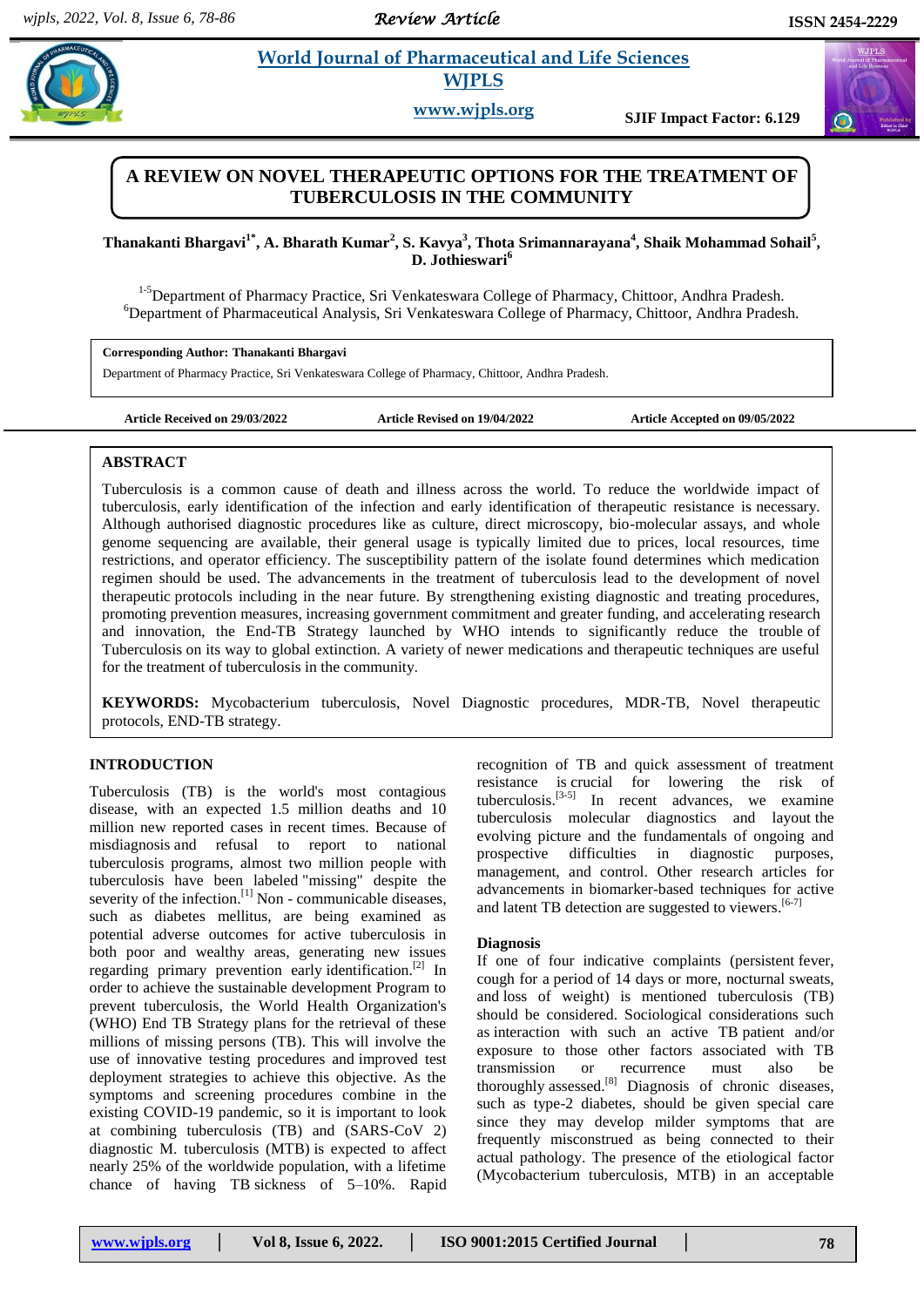biological matrix is required to validate the identification of tuberculosis. [9]

**Line Probe Assay:** Line Probe Assay is a polymerase chain reaction-based swift method developed by India's Revised National Tuberculosis Control Programme (RNTCP) to recognize Mycobacterium tuberculosis complex along with a therapeutic response to rifampicin and isoniazid. In appropriate settings, it is utilized to diagnose drug-resistant tuberculosis.<sup>[10-11]</sup> LPA tests only phlegm that really is acid-fast bacilli (AFB) smear-positive.

**Procedure:** The Deoxyribonucleic Acid strip was taken out of the tube and labeled with the sample numbers. Then it was inserted in each well, which had 20µl of the appropriate amplified DNA sample, with the colored section facing up. Well has been put in the incubator, and the hybridization operation began. In the incubator machine, hybridization happened after pre-warming the hybridization buffer to 45 °C in a water bath for 15 minutes (Hain Life Science GmbH, Nehren, Germany). Denaturing solution (20µl) was pipetted into each tray, followed by 1 ml of rinse solution per well and incubation for 1 minute. The well was taken and thoroughly washed with a rinsing liquid. Every well received 1µl of conjugate, which was then incubated for 30 minutes before being taken and rinsed with rinsing liquid. Next, one milliliter of substrates had been poured into each well and incubated for ten minutes before being rinsed two times with distilled H2O. These were allowed to dry before being inspected and analyzed using specific equipment as identified, resistant, susceptible, or ineligible for the disease-causing pathogen.

# **Gene Xpert MTB**

Gene Xpert is a good diagnostic technique for detecting Mycobacterium Tuberculosis in the initial stages when a direct smear is negative, but also for detecting Rifampicin resistance in the initial phases.  $[12-13]$  It takes 2 to 6 weeks for MTBC to develop in regular cultures, and routine drug resistance testing can add another 3 weeks. But this test gives results in less than 2 hours. The data supplied by the Xpert MTB/RIF test assists in the selection of therapy protocols and also the rapid decision-making process for disease management.<sup>[14]</sup>

**Procedure:** The person with probable tuberculosis is given a phlegm sample. The phlegm is combined with the assay's solution, and a cartridge carrying this combination is loaded into the GeneXpert machine. After this stage ahead, all procedure is automated. The Xpert MTB/RIF test results show if MTBC was found there in sample. In some cases, the results are "invalid," requiring that the test to be redone. If MTBC was found, the data will indicate whether RIF resistance was found to be Detected, undetected, or indeterminate. Irrespective of the Xpert MTB/RIF findings, patients samples must be

cultured for mycobacterial isolates to be accessible for medication susceptibility testing and sequencing.

**Advantages:** 1. The results are readily available, and 2. To conduct the test, just basic technical knowledge is necessary. Furthermore, the Xpert MTB/RIF test can detect multidrug-resistant tuberculosis in a timely manner (MDR TB).

# **Loop-Mediated Isothermal Amplification (TB-LAMP)**

Eiken Chemical Company Ltd (Tokyo, Japan) designed a commercial molecular test Loopamp MTBC Detection Kit for the identification of Mycobacterium tuberculosis complex relies on loop-mediated isothermal amplification (TB-LAMP) that depends on auto cycling strand displacement DNA synthesis by Bst DNA polymerase.<sup>[15-20]</sup> TB-LAMP is a mechanical assessment that takes just beneath 60 minutes to complete and so can be viewed with the human eye in UV irradiation. It is also used as a follow-up examination to microscopy in adults having clinical manifestations of pulmonary tuberculosis, particularly if extensive evaluation of phlegm smear-negative material is required. LAMP has the below-mentioned features: (i) All reactions can be conducted under ambient temperature [60 to 65°C] by utilizing a single type of enzyme.(ii) the significance of the reaction is immense since this uses 4 primers recognizing 6 different regions on the target DNA (iii) Amplification can be done in less duration than PCR amplification as there is no time loss caused by thermal cycling (iv) it generates massive volumes of amplicon and allows simplification.

**Truenattest:** Truenat is a novel chip-based, authentic PCR test which identifies tubercle bacteria in sputum samples in about 60minutes.<sup>[21-23]</sup> When a result is obtained as positive, a "add-on" chip is utilised to identify Rifampicin resistance, which adds additional 60 minutes of testing period. The test is organised and operate on the battery-powered Truelab system, which consists of sample preparation machine (a machine for extracting and purifying DNA from samples collected) as well as the PCR analyser tool, which is available in 1-, 2, or 4-module configurations, with the latter capable of screening 4 samples at about the same time.Truenat may be useful in outlying patient care environments, such as Designated microscopy centres (DMCs) and primary healthcare centres in India, because of its mobility. Truenat, if utilised as a point-of-care (POC) test in primary care settings, has the potential to boost therapy commencement by lowering wait period for test results as well as the requirement for laboratory referrals.<sup>[24-25]</sup> Truenat, which is already available in India, is positioned as a far more economical alternate option to Xpert, which is also manufactured in India. Materials developed and manufactured inside a country with a strong Incidence may be easier and faster to expand in the same country than materials produced in some other country, because governments seem to have a degree of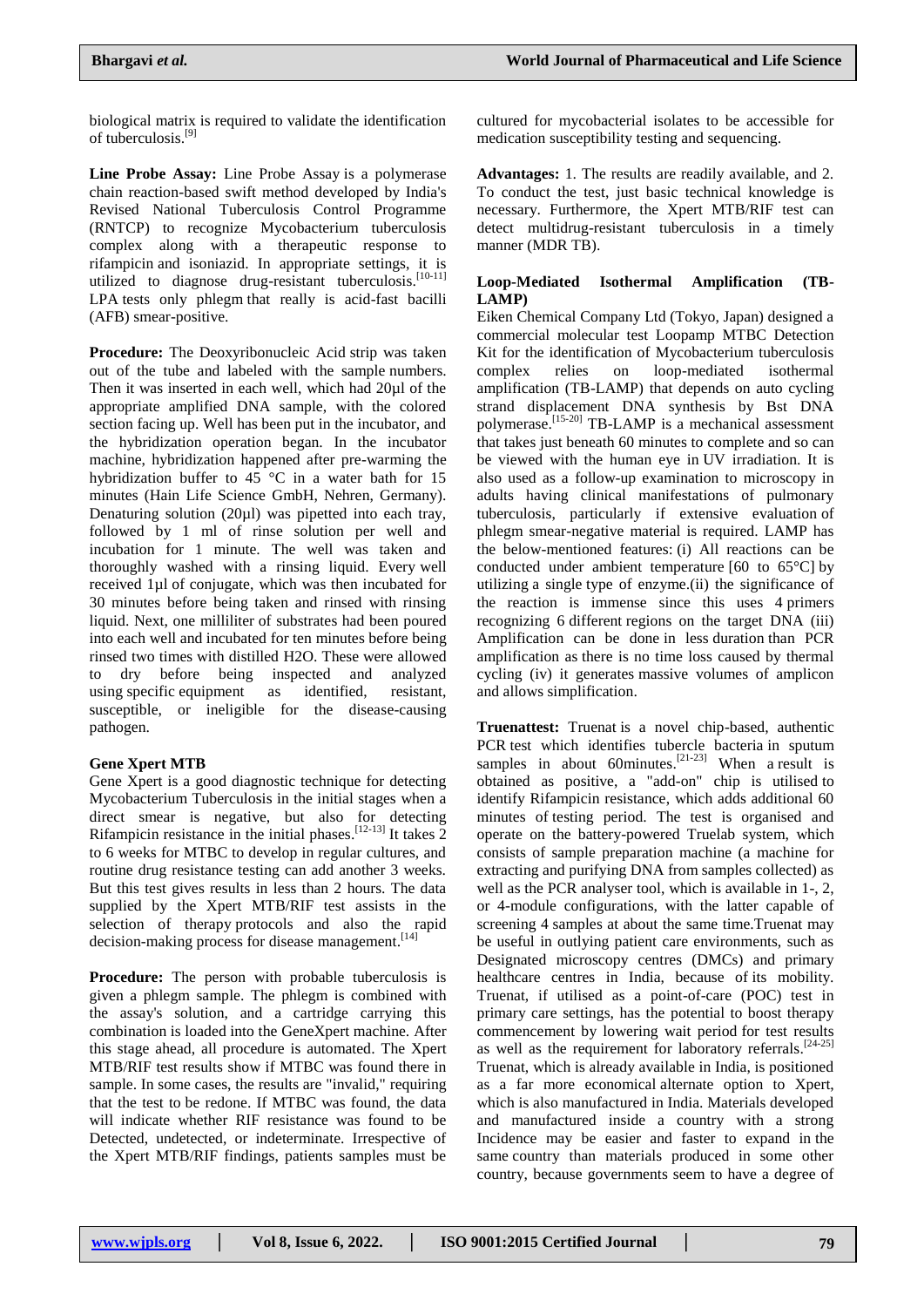purchase, information from locally run study results will have acquired, and distribution network and regulatory issues are easier to resolve.True lab, which is available in Uno-, Duo-, and Quattro-throughput configurations, was meant to be "robust" with a particulate filter and the ability to operate in temperatures as high as 30°C, however, its many micro pipetting processes demand the use of a professional expert.The WHO Consolidated Guidelines on Molecular Diagnostics for 2020 propose utilizing Truenat MTB or MTB Plus as the first screening test for tuberculosis in children and adults with clinical manifestations of pulmonary tuberculosis instead of smear microscopy. In terms of Drug Susceptibility Testing [DST], this may be utilized as a first check for rifampicin resistance instead of phenotypic DST. This is likewise a conditional proposal, given there is very little confidence of evidence supporting test accuracy. [26-28]

# **Centralized diagnostic tests-High throughput solutions**

Nucleic acid amplification tests [NAATs] for tb screening and medication resistance assessment were created and are now being evaluated by the WHO. Such nearly fully automatic tests are all designed for usage in tertiary laboratories. A WHO technical expert panel conference in 2019 concluded that the success of the centralized assays for identifying INH and RIF resistance was comparable to LPA and that Realtime MTB, Cobas MTB, and Max MDR-TB worked equivalent to Xpert MTB/RIF for Tuberculosis screening.<sup>[29-30]</sup> For time being, such tests are exclusively suggested to be used in operational research, with a WHO evaluation of wider usage due.

#### **Realtime MTB**

Multinodal NAAT has a limit of detection (LOD) of 17 CFU/ml that specifically destines MTB IS6100 as well as PAB genes. The Abbott m2000 platform can directly inhibit and evaluate up to 96 respiratory samples each batch.

#### **FluoroType MTB**

Sample disinfection, processing, and DNA extraction should be done manually which takes half an hour. The full procedure requires four hours to complete. It is a semiautomatic assay done on the Hain Fluorocycler platform. [31-32]

# **Max MDR-TB test**

Aims at the 16S rRNA gene. Prior to separation and amplification by this test, about 24 samples are physically sterilized and processed. The overall duration from start to end is four hours.<sup>[33]</sup> Because of its excellent predictive quality and capacity to analyze huge data sets concurrently, centralized TB tests seem intriguing, and their automatic feature decreases the risk of hospital personnel including experimental professionals coming into touch with infected material. Thecentralized assay product lineup is fairly robust, and the respective platforms are now undergoing regulatory review.<sup>[34]</sup> All

platforms now include testing for MDR-TB and XDR-TB, which will expand the number of possibilities available in the coming days. Carry-over contamination is already a possibility with these tests; thus, quality assurance is essential. Furthermore, the expenses of any of these investigations haven't been publicly disclosed, and there are no discounted or concessional billing plans. Moreover, because of their centralized position, these are not available where patients initially appear for treatment, hence sample movement is a must. For these assays to provide an effect, effective procedures for transmitting test findings to patients and clinicians should be in position.  $[33-34]$ 

**NEXT-Generation Sequencing**: Next-generation sequencing (NGS) is becoming regarded as a potential alternative for extensive DST for tuberculosis (TB) since it gives findings considerably quicker than classic phenotypic culture or culture-based testing.<sup>[35-36]</sup> In contrast to LPA, which can only identify probe-specific targets, these may offer specific and comprehensive sequence data for complete genomes, as with wholegenome sequencing (WGS), or multiple gene areas of interest, as with tailored NGS. [37]

# **Treatment**

Disease elimination and prevention of long-term damage caused by the illness or an unfavorable impact of the medications being used are the main mottos of the treatment. Drug-sensitive tuberculosis (DS-TB) has been successfully treated in 85 percent of patients. As a result of research showing patient choice and expense of these medications, there's been a move to oral treatment regimens wherever feasible.<sup>[38-39]</sup> We must provide a regimen that contributes to the worldwide aim of TB elimination, in a way that also represents patients' interests and, as a result, increases patient medication adherence.

#### **Current Treatment**

Current treatment includes Rifampicin (RIF) Isoniazid (INH) Pyrazinamide (PZA) Ethambutol (EMB) Levofloxacin (LFX)/Moxifloxacin (MFX) Bedaquiline (BDQ) Linezolid (LZD) Clofazimine (CFZ) Cycloserine (CYS) Delamanid (DLM) Aminoglycosides (AMK, CAP, STR) Ethionamide (ETH)/Prothionamide (Pro) p-Aminosalicylic acid (PAS) Amoxicillin–Clavulanatewith Meropenem or Imipenem–Cilastatin.

DS-TB is typically treated for 6 monthsconsisting of 2 phases of therapy.one is 2months ofintensivephase [RIFAMPICIN+ISONIAZID+PYRAZINAMIDE+ETH AMBUTOL] and a maintenancephase or continuation phase of 4 months [RIFAMPICIN and ISONIAZID therapy].<sup>[40]</sup> Ethambutol can be discontinued if the sample is sensitive to rifampicin and isoniazid. If there is a cavity on the first chest X-RAY, significant sputum development at 2 months, or pyrazinamide cannot be utilized owing to monoresistance or pharmacological adverse effects, the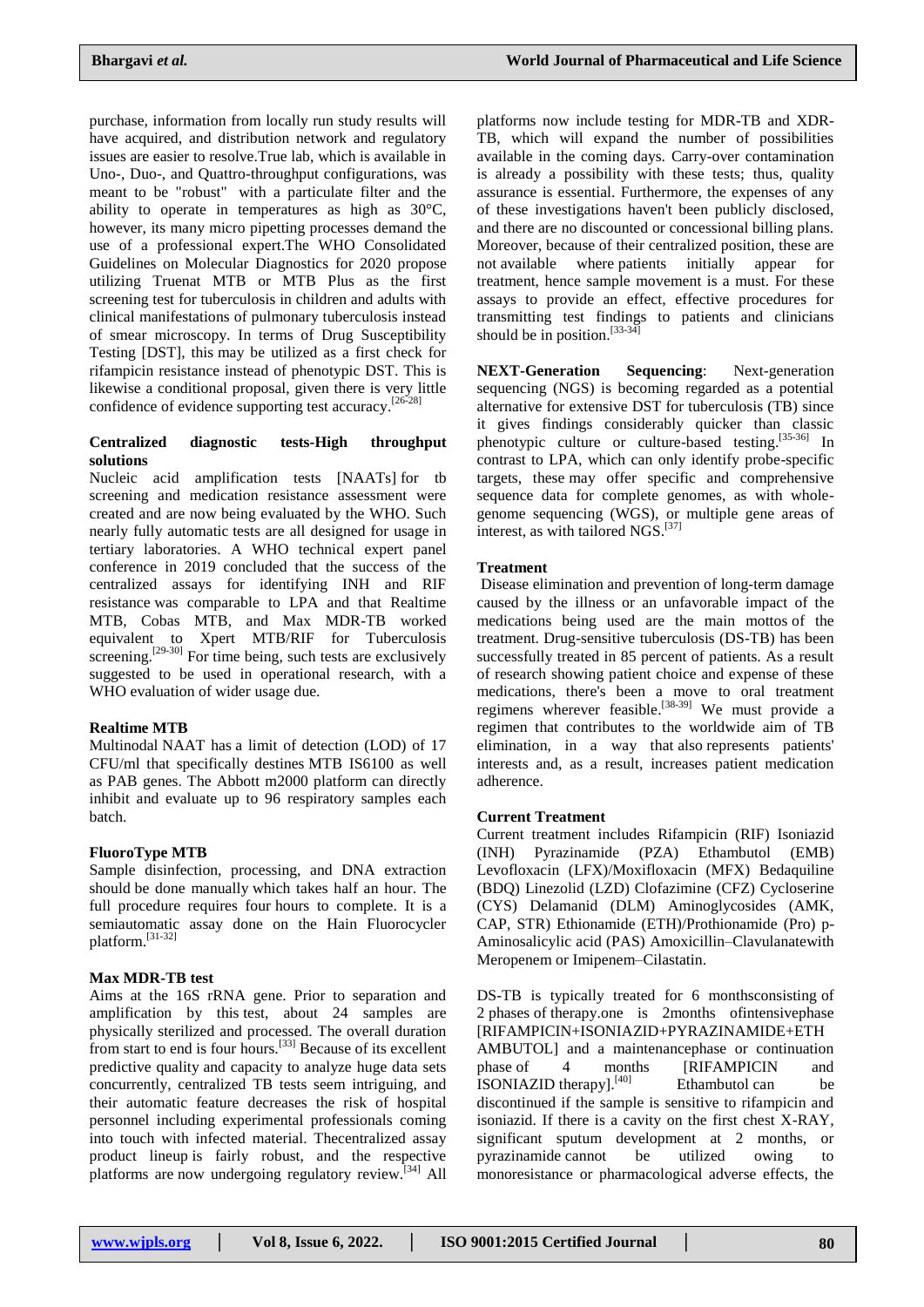maintenance period must be increased to 7months [consider immune compromised patients].Undesirable results are most probably linked with high-gradesmearpositive (at least 3+) and are reliant on cavity size along with illness severity on X RAYS.<sup>[40-41]</sup>

# **MDR-TB**

**First Line:** LFX/MFX with all 4 of: BDQ+ LZD+CFZ+CYS.

**Second Line**: Consider DLM/PZA/ETM/AMK/STR

#### **Third Lin**e

ETH/PRO/IMIPENEM-

Cilastatin/Clavulante *or* Meropenem/Clavulanateor PAS or High Dose INH.

#### **INH-resistant TB**

RIF+PZA+ETM+FLQ for 6 months (can discontinue PZA after 2 months; FLQ only required in patients with extensive disease, *i.e*., cavitary or bilateral infiltrates).

#### **RR-TB:** As per MDR-TB

Thenoteworthy difference is the lengthier period of therapy requiring medication combos which are frequently inadequately accepted. In addition, there is some disagreement between both major international advisory groups (the WHO and the combined ATS/CDC/ERS/IDSA clinical practice guideline) about optimal medication choice and periods. While the WHO advises thatonly 4 medications be used in the intense phase of therapy, the ATS/CDC/ERS/IDSA suggest that 5 drugs be utilized in this period. This recommendation was made by the ATS/CDC/ERS/IDSA based on better success rates in the 5-drug group. Furthermore, they propose that one of the medicines will have to be removed owing to toxic effects.<sup>[42]</sup> However, given the inconclusive threat variations in both groups, the WHO believes that four medications should be adequate if susceptibilities are recognized and no toxicity. Identical data support de-escalation to a maintenance phase of 3 0r 4 medicines. MDR-TB therapy has traditionally needed a total of  $15-21$  months.<sup>[42]</sup> Alternately, it allows for a reduced 9–12-month all-oral protocol for patients who have not had more than 1 month of therapy earlier with second-line medicines and have Fluoroquinolones resistance ruled out. Furthermore, patients should not have significantly extensive sickness. $[43]$  This regimen consists of four months of six medications (FLQ, clofazimine (CFZ), ETH, PZA, and INH (high dosage), followed by five months of FLQ, CFZ, ETH, and PZA. During the first 6 months of this regimen, Bedaquiline [BDQ] is administered simultaneously. This provisional advice based on low confidence evidence was recommended because of higher success and compliance rates in comparison to shorter injectable-agent treatments.<sup>[43-44]</sup> (It should be noted that INH is employed irrespective of sensitivity state. At the moment, the WHO advises treating RR-TB in the same way as MDR-TB is treated.

Because of varied patterns of drug resistance, pre-XDRand XDR-TB are harder to cure and guidance from national and worldwide expert TB organizations should always be consulted prior to beginning therapy.

**New Treatment: Regimes** 4-month rifapentine (RFP) withMoxifloxacin[MFX] has recently been demonstrated to be equivalent to the existing conventional 6-month treatment, as evaluated by negative smear or culture after 12 months, with no rise in significant negative events.In comparison to the traditional 6-month regimen, the SimpliciTB group assessed a 4-month treatment plan consisting of Bedaquiline, Pteromalid, Moxifloxacin, and Pyrazinamide. This combination is uncertain to be advised as a first-line treatment for DS-TB, given the necessity to retain effective pharmacological alternatives for resistant patients.<sup>[45-48]</sup> The TRUNCATE-TB study is in the recruiting phase, with a 2-month regimen. This study will evaluate combos of 4–5 presently authorized oral anti-tuberculous drugs administered daily for 8 weeks, with the possibility of extending to 12 weeks.The RIFASHORT and ReDEFINe trials are assessing the risk-benefit ratio of increasing RIF dosages in DS-TB. [49-51]

# **2) Drug-resistant TB**

# a**) RR-TB**

The existing guidelines for RR-TB have been regarded as problematic. These extended treatments are expected to subject individuals with mono-resistance to unnecessary protracted and hazardous medication treatments, while also excluding the advantages of Isoniazid treatment.<sup>[52]</sup> BEAT TB is now enrolling participants to compare the effectiveness of 6 months of Bedaquiline, Linezolid [LZD], delamanid (DLM), Levofloxacin, and Clofazimine to current South African treatments<sup>53</sup>. The modified STREAM2 research is testing a short treatment for Rifampicin Resistant-TB and Multi-Drug Resistant-TB. Their 4 regimens are based on present WHO practice, a 40-week all-oral treatment, and an oral treatment plan for 28 weeks following an 8-week intensive regime that included Isoniazid and kanamycin. $[54-55]$ 

#### **b) MDR-TB**

The results of the NEXT study, which is finished in December 2020, are expected soon. This study compared 6–9 months of Linezolid, Bedaquiline, Levofloxacin, Pyrazinamide, Ethionamide, or Isoniazid (high dosage) to current treatment. [56-58]

#### c) **XDR-TB**

In line with WHO advice, this BPaL regimen can now be utilized in patients with Multi-Drug Resistant-TB under operational research settings. [59-62]

#### **Directly Observed Therapy**

For numerous years, directly observed therapy (DOT) seems to have been the global standard in the treatment of tuberculosis. Patients tend to cooperate if drug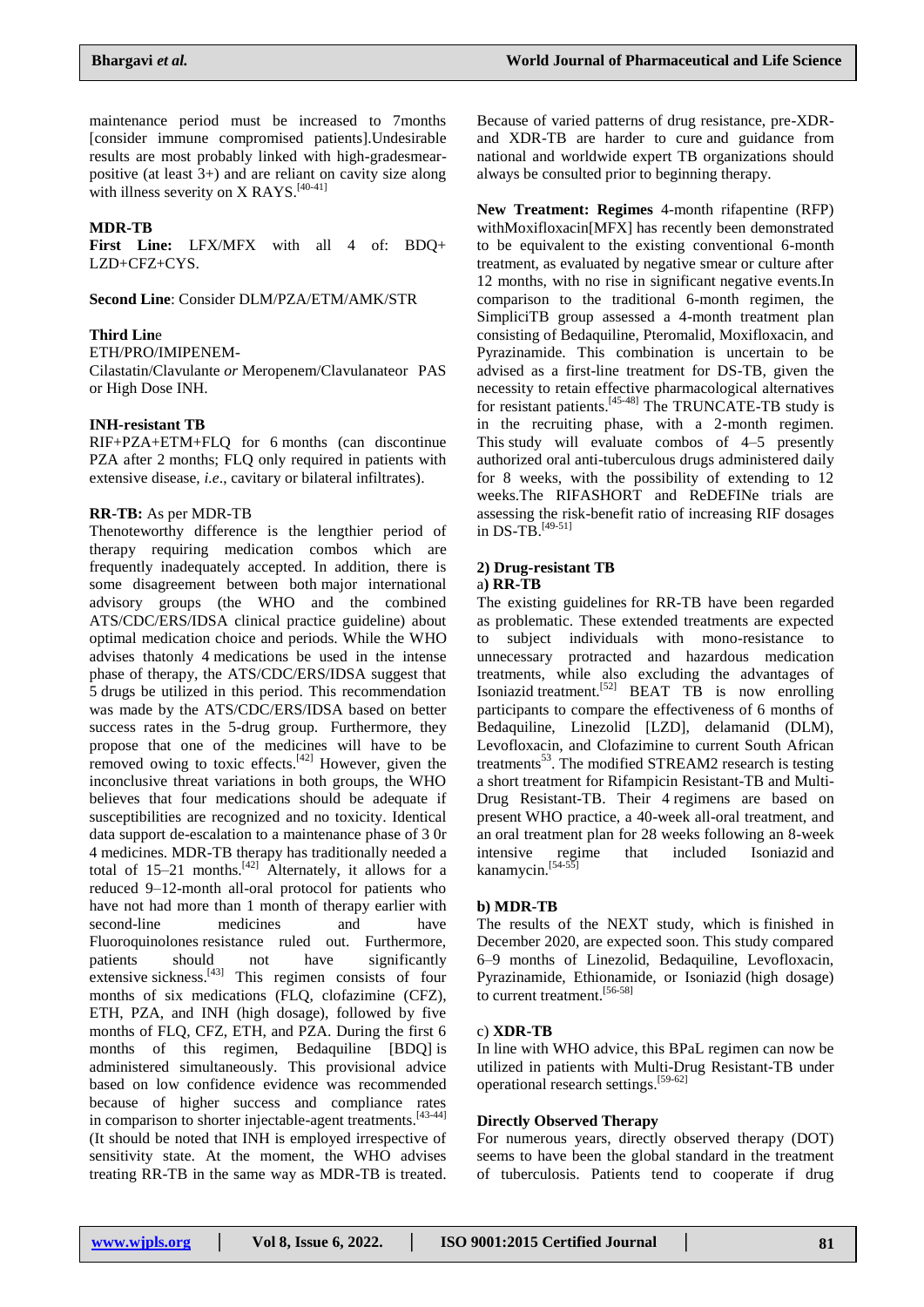consumption is seen numerous times each week, according to the theory. It should be used in Multidrugresistant- or Extensively drug resistant-TB cases, or for patients having complicated or critical clinical management.<sup>[63-69]</sup>

# **Prophylaxis**

Tuberculosis will definitely continue to be a problem for many years. We do, however, have an opportunity to save several of these people from developing the aggressive illness. Testing for active tuberculosis in populations at increased risk of getting the illness is still an expense and necessary part of the worldwide effort. Specific people should be screened using either the approved interferon-release tests (T-SPOT.TB and QuantiFERON-TB Gold In-Tube) or standard tuberculin skin examination. The WHO recommends that guidance and counseling be used when evaluating such assays, and warns that systematic errors are more common in the most severe groups.<sup>[70]</sup> A better healthcare strategy that aids in connection monitoring of symptomatic patients and proper intervention of connections would be other critical features of the improvement plans. Furthermore, before undertaking any preventative medication, it is critical to remove the existence of active tuberculosis illness. In instances wherethe patient is medication susceptible, the WHO now recommends 4 months of Rifampicin or 6–9 months of Isoniazid treatment. Three-month treatment with Isoniazid and rifampicin has been permitted, however, it is seldom utilized due to the risk of poisoning. Furthermore, as compared to 6 months of Isoniazid therapy, weekly Rifampicin and isoniazid for 90 days demonstrated equivalent effectiveness and harm, with greater levels of compliance to 6 months of Isoniazid therapy.<sup>[71]</sup> Furthermore, for HIV individuals, a 1-month treatment of Rifampicin/Isoniazid treatment was found to be equivalent to 9 months of Isoniazid monotherapy in preventing Tuberculosis.<sup>[72-76]</sup> This is yet to be approved.The same guidelines apply to Tuberculosis contacts of Drug sensitive-TB persons who show signs of Tuberculosis infection. The advice is for 6–12 months of Fluoroquinolone therapy, with or without an additional medication, for associates of multi-Drug resistant-TB individuals. Treatment with Ethambutol and Pyrazinamide should be explored if a Fluoroquinolone cannot be utilized owing to resistance in the affected individua.

# **Vaccination**

Given the present incidence of tuberculosisand the lifelong risk of developing an active illness, it is critical that we safeguard coming generations from such a burden by completely stopping transmission. Scientists have been able to identify numerous possible targets with a function in vaccination thanks to a better knowledge of the cellular mechanisms involved in Mtb susceptibility and pathogenesis. The cellular immune response is key to theist to promote T-helper (Th1) responses while suppressing Th2 and regulatory T-cell responses.<sup>[77-80]</sup>

Mycobacterium tuberculosis seems to have noticed such a need to adjust toward this hypo-inflammatory character because more recent strains had reduced latency and greater virulence than prior strains.<sup>[78]</sup> The only globally authorized Tuberculosis vaccine is BCG, which successfully reduces the incidence of serious paediatric Tuberculosis illness, with an 85 percent decrease in Tuberculosis meningitis and miliary Tuberculosis in children under the age of 10 years.

Vaccination can be categorized into preventive preexposure, preventive post-exposure, or therapeutic $81$ . Vaccines can alternatively be classified according to their biochemical forms: live attenuated, inactivated, protein subunit, or recombinant.<sup>[82]</sup> With each of these forms, the aim is to target various cells or subcellular components of TB pathogenesis. Preclinical experiments have demonstrated that MTBVAC, a pre-exposure live attenuated vaccine, provides better protection against tuberculosis than BCG. [83-85]

This vaccine has the ability to alter T-cell immune responses and boost Th1 immunity, both of which are critical in the pathogenesis of tuberculosis.M72/AS01E can be another intriguing post-exposure option. It prevents pulmonary Tuberculosis in people previously diagnosed with Mycobacterium tuberculosis in 54% of patients, and so might be a potentially life-saving approach for one-fourth of the global total population. This vaccine, also known as Mtb72F, is made up of two immunogenic proteins that increase T-cell multiplication and the production of interferon. [86]

# **CONCLUSION**

A concerted efforts needs to develop novel TB technology and treatments. It's likely that each patient's therapy will be based on their own protein biosignatures, as well as the genetic expression of mutations in the Mtb variant they've been exposed to. The first approach in fighting tuberculosis is to think about the disease, because early recognition and therapy are critical for achieving the greatest results and reducing the danger of spreading to others. The main focus on worldwide TB eradication, we must continue to work closely and communicate our expertise on a worldwide platform to guarantee that each patient is receiving the care and support they need to combat their Tuberculosis diagnosis without suffering considerable morbidity.

#### **Conflicts of interest statement**

The authors declare that they have no conflicts of interest.

# **REFERENCES**

1. World Health Organization. Global tuberculosis report. World Health Organization, Geneva, Switzerland, 2019.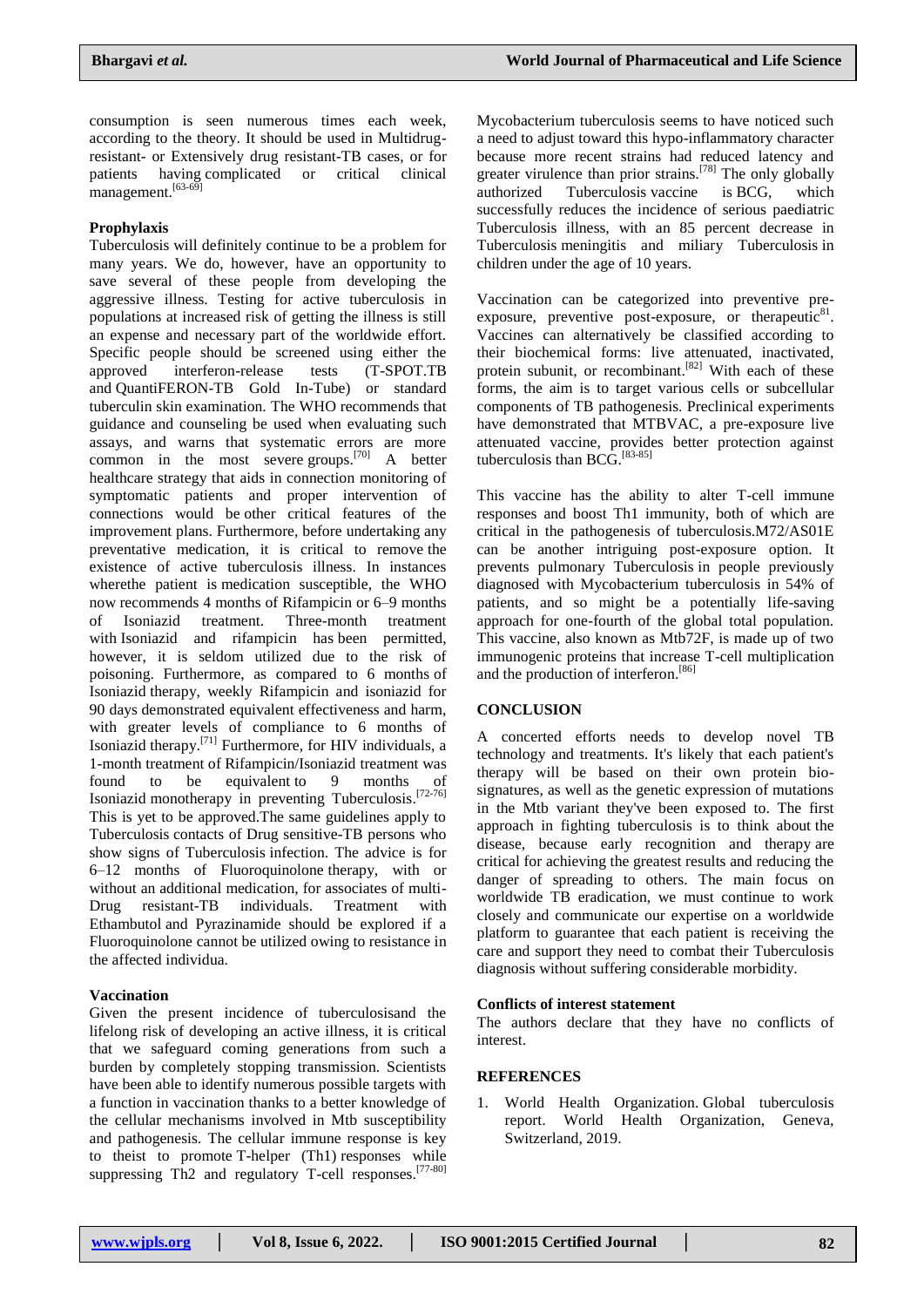- 2. Creswell, J. et al. Tuberculosis and noncommunicable diseases: neglected links and missed opportunities. Eur. Respir. J., 2011; 37: 1269–1282.
- 3. Gill CM, Dolan L, Piggott LM, McLaughlin AM. New developments in tuberculosis diagnosis and treatment. Breathe, 2022 Mar 1; 18(1).
- 4. MacLean E, Broger T, Yerlikaya S, Fernandez-Carballo BL, Pai M, Denkinger CM. A systematic review of biomarkers to detect active tuberculosis. Nat Microbiol, 2019; 4: 748–758.
- 5. Pai M, Denkinger CM, Kik SV, Rangaka MX, Zwerling A, Oxlade O, Metcalfe JZ, Cattamanchi A, Dowdy DW, Dheda K, Banaei N. Gamma interferon release assays for detection of Mycobacterium tuberculosis infection. Clinical microbiology reviews, 2014 Jan; 27(1): 3-20.
- 6. Sulis G, Centis R, Sotgiu G, D'Ambrosio L, Pontali E, Spanevello A, Matteelli A, Zumla A, Migliori GB. Recent developments in the diagnosis and management of tuberculosis. NPJ primary care respiratory medicine, 2016 Nov 3; 26(1): 1-8.
- 7. Chaudhuri AD. Recent changes in guidelines on programmatic management of drug resistant tuberculosis in India 2019: a paradigm shift in tuberculosis control. The Journal of Association of Chest Physicians, 2020 Jul 1; 8(2): 53.
- 8. Desikan P, Panwalkar N, Mirza SB, Chaturvedi A, Ansari K, Varathe R, Chourey M, Kumar P, Pandey M. Line probe assay for detection of Mycobacterium tuberculosis complex: An experience from Central India. The Indian journal of medical research, 2017 Jan; 145(1): 70.
- 9. Pham TH, Peter J, Mello FC, Parraga T, Lan NT, Nabeta P, Valli E, Caceres T, Dheda K, Dorman SE, Hillemann D. Performance of the TB-LAMP diagnostic assay in reference laboratories: Results from a multicentre study. International journal of infectious diseases, 2018 Mar 1; 68: 44-9.
- 10. Mori, Y., K. Nagamine, N. Tomita, and T. Notomi. 2001. Detection of loop-mediated isothermal amplification reaction by turbidity derived from magnesium pyrophosphate formation. Biochem. Biophys. Res. Commun, 2001 Nov 23; 289:150-154.
- 11. Nagamine K, Kuzuhara Y, Notomi T. Isolation of single-stranded DNA from loop-mediated isothermal amplification products. Biochemical and biophysical research communications, 2002 Feb 1; 290(4): 1195-8.
- 12. Nagamine K, Watanabe K, Ohtsuka K, Hase T, Notomi T. Loop-mediated isothermal amplification reaction using a nondenatured template. Clinical chemistry, 2001 Sep 1; 47(9): 1742-3.
- 13. Nikam C, Kazi M, Nair C, Jaggannath M, M M, R V, et al. Evaluation of the Indian TrueNAT micro RT-PCR device with GeneXpert for case detection of pulmonary tuberculosis. Int J Mycobacteriology, 2014; 3: 205–210.
- 14. Nikam C, Jagannath M, Narayanan MM, Ramanabhiraman V, Kazi M, Shetty A, Rodrigues

C. Rapid diagnosis of Mycobacterium tuberculosis with Truenat MTB: a near-care approach. PloS one, 2013 Jan 21; 8(1): e51121.

- 15. Subbaraman R, Nathavitharana RR, Satyanarayana S, Pai M, Thomas BE, Chadha VK, Rade K, Swaminathan S, Mayer KH. The tuberculosis cascade of care in India's public sector: a systematic review and meta-analysis. PLoS medicine, 2016Oct25; 13(10): e1002149.
- 16. Drain PK, Hyle EP, Noubary F, Freedberg KA, Wilson D, Bishai WR, Rodriguez W, Bassett IV. Diagnostic point-of-care tests in resource-limited settings. The Lancet infectious diseases, 2014 Mar 1; 14(3): 239-49.
- 17. Ahmed N, Hasnain SE. Molecular epidemiology of tuberculosis in India: Moving forward with a systems biology approach. Tuberculosis, 2011 Sep 1; 91(5): 407-13.
- 18. Kohli M, MacLean E, Pai M, Schumacher SG, Denkinger CM. Diagnostic accuracy of centralised assays for TB detection and detection of resistance to rifampicin and isoniazid: a systematic review and meta-analysis. European Respiratory Journal, 2021 Feb 1; 57(2).
- 19. Hofmann-Thiel S, Hoffmann H. Evaluation of Fluorotype MTB for detection of Mycobacterium tuberculosis complex DNA in clinical specimens from a low-incidence country. BMC infectious diseases, 2014 Dec; 14(1): 1-5.
- 20. Rocchetti TT, Silbert S, Gostnell A, Kubasek C, Widen R. Validation of a multiplex real-time PCR assay for detection of Mycobacterium spp., Mycobacterium tuberculosis complex, and Mycobacterium avium complex directly from clinical samples by use of the BD Max open system. Journal of Clinical Microbiology, 2016 Jun; 54(6): 1644-7.
- 21. Wallis RS, Pai M, Menzies D, Doherty TM, Walzl G, Perkins MD, Zumla A. Biomarkers and diagnostics for tuberculosis: progress, needs, and translation into practice. The lancet, 2010 May 29; 375(9729): 1920-37
- 22. Lee RS, Pai M. Real-time sequencing of Mycobacterium tuberculosis: are we there yet?. Journal of clinical microbiology, 2017 May; 55(5): 1249-54.
- 23. Walker TM, Kohl TA, Omar SV, Hedge J, Elias CD, Bradley P, Iqbal Z, Feuerriegel S, Niehaus KE, Wilson DJ, Clifton DA. Whole-genome sequencing for prediction of Mycobacterium tuberculosis drug susceptibility and resistance: a retrospective cohort study. The Lancet infectious diseases, 2015 Oct 1; 15(10): 1193-202.
- 24. Mathers CD. History of global burden of disease assessment at the World Health Organization. Archives of Public Health, 2020 Dec; 78(1): 1-3.
- 25. Migliori GB, Tiberi S, Zumla A, Petersen E, Chakaya JM, Wejse C, Torrico MM, Duarte R, Alffenaar JW, Schaaf HS, Marais BJ. MDR/XDR-TB management of patients and contacts: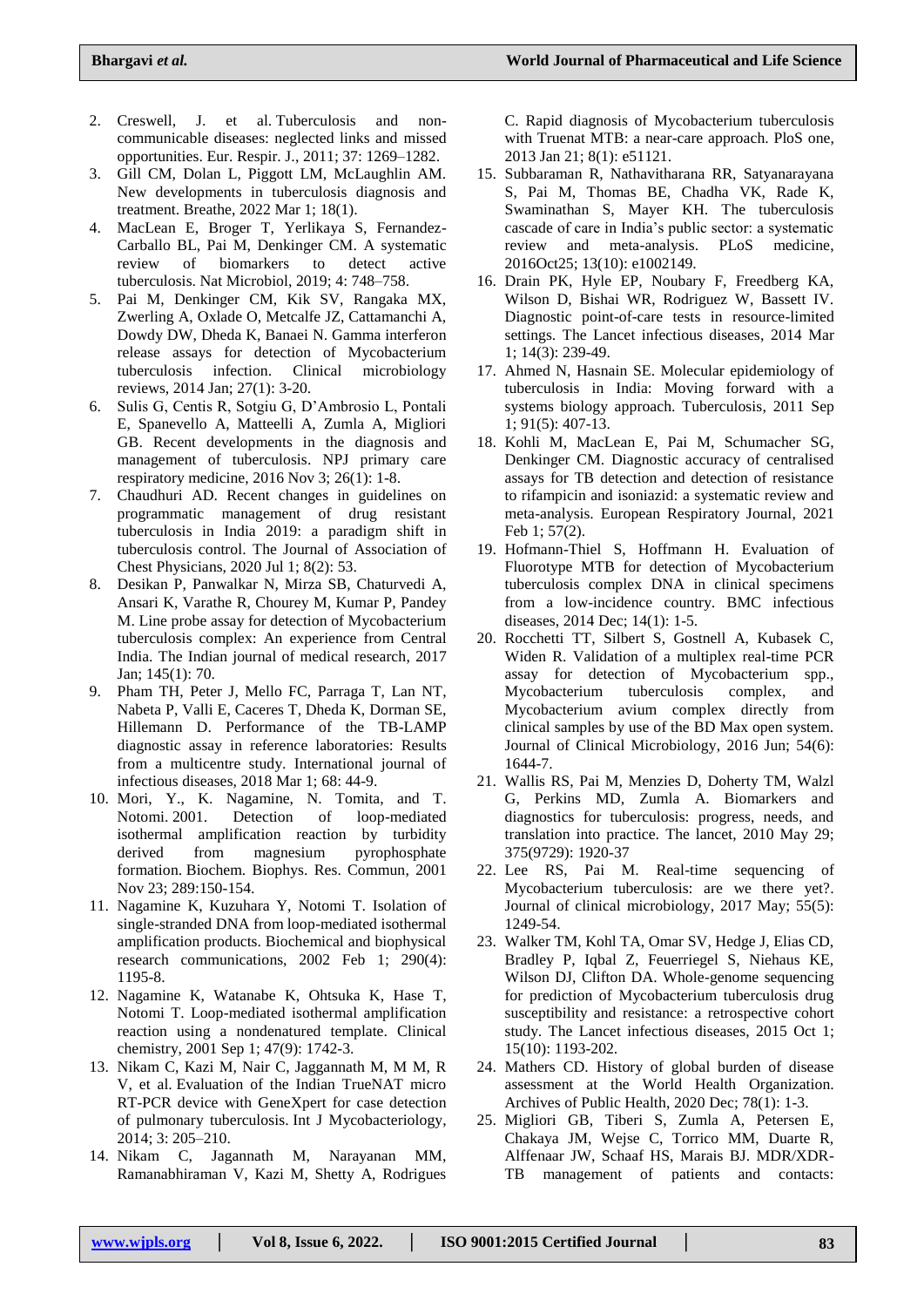Challenges facing the new decade. The 2020 clinical update by the Global Tuberculosis Network. International Journal of Infectious Diseases, 2020 Mar 1; 92: S15-25.

- 26. Nahid P, Dorman SE, Alipanah N, Barry PM, Brozek JL, Cattamanchi A, Chaisson LH, Chaisson RE, Daley CL, Grzemska M, Higashi JM. Official American thoracic society/centers for disease control and prevention/infectious diseases society of America clinical practice guidelines: treatment of drug-susceptible tuberculosis. Clinical infectious diseases, 2016 Oct 1; 63(7): e147-95.
- 27. Imperial MZ, Nahid P, Phillips PP, Davies GR, Fielding K, Hanna D, Hermann D, Wallis RS, Johnson JL, Lienhardt C, Savic RM. A patient-level pooled analysis of treatment-shortening regimens for drug-susceptible pulmonary tuberculosis. Nature medicine, 2018 Nov; 24(11): 1708-15.
- 28. Nahid P, Mase SR, Migliori GB, Sotgiu G, Bothamley GH, Brozek JL, Cattamanchi A, Cegielski JP, Chen L, Daley CL, Dalton TL. Treatment of drug-resistant tuberculosis. An official ATS/CDC/ERS/IDSA clinical practice guideline. American journal of respiratory and critical care medicine, 2019 Nov 15; 200(10): e93-142.
- 29. Mirzayev F, Viney K, Linh NN, Gonzalez-Angulo L, Gegia M, Jaramillo E, Zignol M, Kasaeva T. World Health Organization recommendations on the treatment of drug-resistant tuberculosis, 2020 update. European Respiratory Journal, 2021 Jun 1; 57(6).
- 30. Dorman SE, Nahid P, Kurbatova EV, Phillips PP, Bryant K, Dooley KE, Engle M, Goldberg SV, Phan HT, Hakim J, Johnson JL. Four-month rifapentine regimens with or without moxifloxacin for tuberculosis. New England Journal of Medicine, 2021 May 6; 384(18): 1705-18.
- 31. Prasad R, Gupta N, Banka A. Multidrug-resistant tuberculosis/rifampicin-resistant tuberculosis: Principles of management. Lung India: official organ of Indian chest society, 2018 Jan; 35(1): 78.
- 32. Velásquez GE, Brooks MB, Coit JM, Pertinez H, Vargas Vásquez D, Sánchez Garavito E, Calderón RI, Jiménez J, Tintaya K, Peloquin CA, Osso E. Efficacy and safety of high-dose rifampin in pulmonary tuberculosis. A randomized controlled trial. American Journal of Respiratory and Critical Care Medicine, 2018 Sep 1; 198(5): 657-66.
- 33. Van Deun A, Maug AK, Salim MA, Das PK, Sarker MR, Daru P, Rieder HL. Short, highly effective, and inexpensive standardized treatment of multidrugresistant tuberculosis. American journal of respiratory and critical care medicine, 2010 Sep 1; 182(5): 684-92.
- 34. Tian JH, Lu ZX, Bachmann MO, Song FJ. Effectiveness of directly observed treatment of tuberculosis: a systematic review of controlled studies. The International journal of tuberculosis and lung disease, 2014 Sep 1; 18(9): 1092-8.
- 35. Parums DV. Updates from the World Health Organization (WHO) on Global Treatment Recommendations for Drug-Susceptible and Multidrug-Resistant Tuberculosis. Medical science monitor: international medical journal of experimental and clinical research, 2021; 27: e934292-1.
- 36. Story A, Garfein RS, Hayward A, Rusovich V, Dadu A, Soltan V, Oprunenco A, Collins K, Sarin R, Quraishi S, Sharma M. Monitoring therapy adherence of tuberculosis patients by using videoenabled electronic devices. Emerging infectious diseases, 2016 Mar; 22(3): 538.
- 37. Story A, Aldridge RW, Smith CM, Garber E, Hall J, Ferenando G, Possas L, Hemming S, Wurie F, Luchenski S, Abubakar I. Smartphone-enabled video-observed versus directly observed treatment for tuberculosis: a multicentre, analyst-blinded, randomised, controlled superiority trial. The Lancet, 2019 Mar 23; 393(10177): 1216-24.
- 38. Gill CM, Dolan L, Piggott LM, McLaughlin AM. New developments in tuberculosis diagnosis and treatment. Breathe, 2022 Mar 1; 18(1).
- 39. World Health Organization. Latent tuberculosis infection: updated and consolidated guidelines for programmatic management. World Health Organization, 2018. Google [Scholar](https://breathe.ersjournals.com/lookup/google-scholar?link_type=googlescholar&gs_type=article&q_txt=.+Latent+tuberculosis+infection%3A+updated+and+consolidated+guidelines+for+programmatic+management.+Geneva%2C+World+Health+Organisation%2C+2018.)
- 40. Swindells S, Ramchandani R, Gupta A, Benson CA, Leon-Cruz J, Mwelase N, Jean Juste MA, Lama JR, Valencia J, Omoz-Oarhe A, Supparatpinyo K. One month of rifapentine plus isoniazid to prevent HIVrelated tuberculosis. New England Journal of Medicine, 2019 Mar 14; 380(11): 1001-11.
- 41. Warsinske H, Vashisht R, Khatri P. Host-responsebased gene signatures for tuberculosis diagnosis: A systematic comparison of 16 signatures. PLoS medicine, 2019 Apr 23; 16(4): e1002786.
- 42. Esmail H, Cobelens F, Goletti D. Transcriptional biomarkers for predicting development of tuberculosis: progress and clinical considerations. European Respiratory Journal, 2020 Mar 1; 55(3).
- 43. Li Z, Hu J, Liu P, Cui D, Di H, Wu S. Microarraybased selection of a serum biomarker panel that can discriminate between latent and active pulmonary TB. Scientific Reports, 2021 Jul 15; 11(1): 1-2.
- 44. Scriba TJ, Fiore-Gartland A, Penn-Nicholson A, Mulenga H, Mbandi SK, Borate B, Mendelsohn SC, Hadley K, Hikuam C, Kaskar M, Musvosvi M. Biomarker-guided tuberculosis preventive therapy (CORTIS): a randomised controlled trial. The Lancet Infectious Diseases, 2021 Mar 1; 21(3): 354- 65.
- 45. Gong W, Liang Y, Wu X. The current status, challenges, and future developments of new tuberculosis vaccines. Human vaccines & immunotherapeutics, 2018 Jul 3; 14(7): 1697-716.
- 46. Gagneux S. Host–pathogen coevolution in human tuberculosis. Philosophical Transactions of the Royal Society B: Biological Sciences, 2012 Mar 19; 367(1590): 850-9.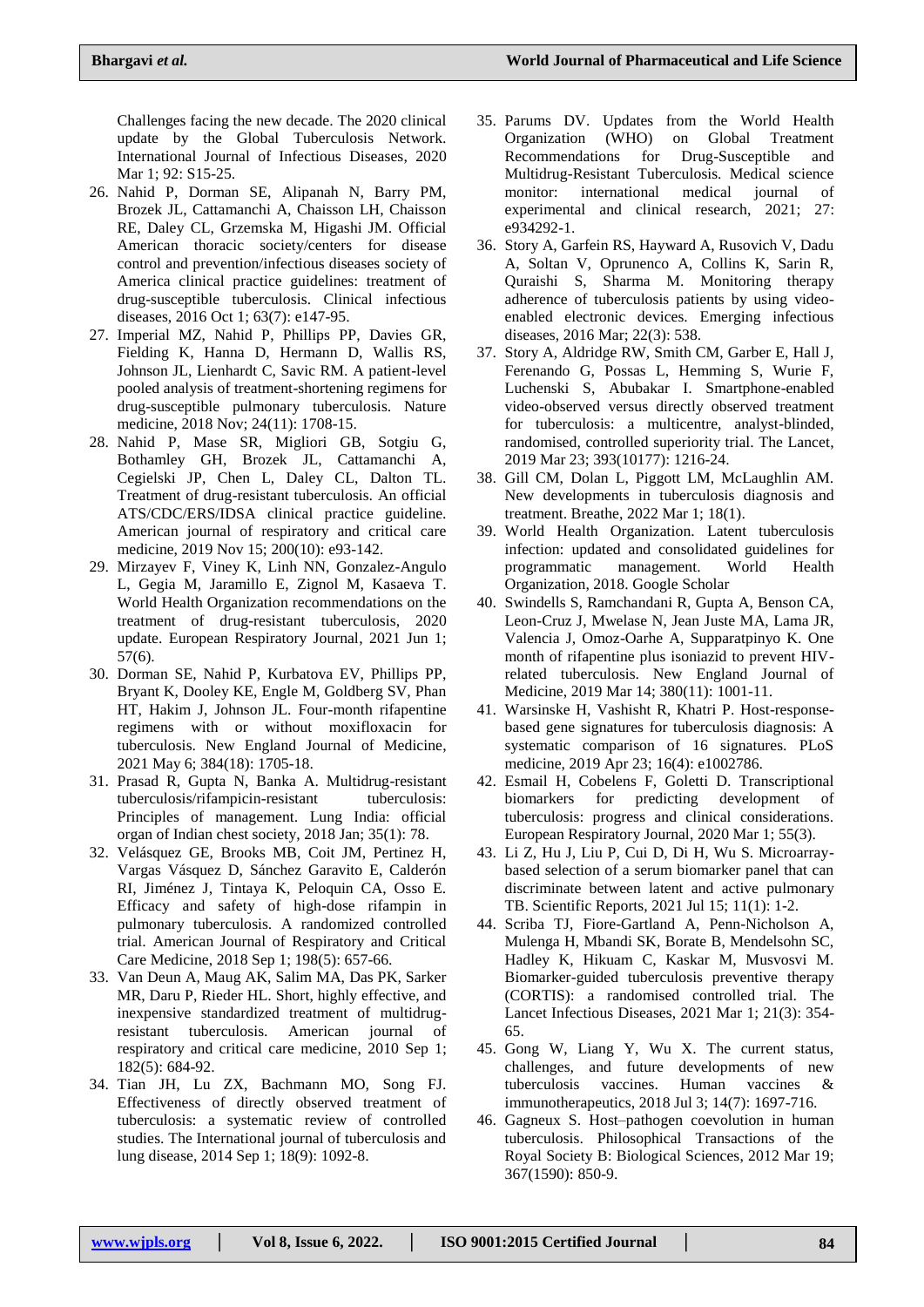- 47. Mangtani P, Abubakar I, Ariti C, Beynon R, Pimpin L, Fine PE, Rodrigues LC, Smith PG, Lipman M, Whiting PF, Sterne JA. Protection by BCG vaccine against tuberculosis: a systematic review of randomized controlled trials. Clinical infectious diseases, 2014 Feb 15; 58(4): 470-80.
- 48. Kleinnijenhuis J, Quintin J, Preijers F, Joosten LA, Ifrim DC, Saeed S, Jacobs C, van Loenhout J, de Jong D, Stunnenberg HG, Xavier RJ. Bacille Calmette-Guerin induces NOD2-dependent nonspecific protection from reinfection via epigenetic reprogramming of monocytes. Proceedings of the National Academy of Sciences, 2012 Oct 23; 109(43): 17537-42.
- 49. Fatima S, Kumari A, Das G, Dwivedi VP. Tuberculosis vaccine: A journey from BCG to present. Life sciences, 2020 Jul 1; 252: 117594.
- 50. Whitlow E, Mustafa AS, Hanif SN. An overview of the development of new vaccines for tuberculosis. Vaccines, 2020 Dec; 8(4): 586.
- 51. Gonzalo-Asensio J, Marinova D, Martin C, Aguilo N. MTBVAC: attenuating the human pathogen of tuberculosis (TB) toward a promising vaccine against the TB epidemic. Frontiers in immunology, 2017 Dec 15; 8: 1803.
- 52. Nieuwenhuizen NE, Kulkarni PS, Shaligram U, Cotton MF, Rentsch CA, Eisele B, Grode L, Kaufmann SH. The recombinant Bacille Calmette– Guérin vaccine VPM1002: ready for clinical efficacy testing. Frontiers in immunology, 2017 Sep 19; 8: 1147.
- 53. Ottenhoff TH. A Trial of M72/AS01E Vaccine to Prevent Tuberculosis. The New England Journal of Medicine, 2020 Apr 1; 382(16): 1576-7.
- 54. Nabavinia MS, Nasab MN, Meshkat Z, Derakhshan M, Khaje-Karamadini M. Construction of an expression vector containing Mtb72F of mycobacterium tuberculosis. Cell Journal (Yakhteh), 2012; 14(1): 61.
- 55. Stover CK, Warrener P, VanDevanter DR, et al. A small-molecule nitroimidazopyran drug candidate for the treatment of tuberculosis. Nature, 2000; 405(6789): 962–6.
- 56. Matsumoto M, Hashizume H, Tomishige T, et al. OPC-67683, a nitro-dihydro-imidazooxazole derivative with promising action against tuberculosis in vitro and in mice. PLoS Med, 2006; 3(11): e466.
- 57. Mukherjee T, Boshoff H. Nitroimidazoles for the treatment of TB: past, present and future. Future Med Chem, 2011; 3(11): 1427–54.
- 58. Tasneen R, Tyagi S, Williams K, Grosset J. Nuermberger E. Enhanced bactericidal activity of rifampin and/or pyrazinamide when combined with PA-824 in a murine model of tuberculosis. Antimicrob Agents Chemother, 2008; 52(10): 3664– 8.
- 59. Diacon AH, Dawson R, Hanekom M, et al. Early bactericidal activity and pharmacokinetics of PA-824 in smear-positive tuberculosis patients.

Antimicrob Agents Chemother, 2010; 54(8): 3402– 7.

- 60. Gler MT, Skripconoka V, Sanchez-Garavito E, et al. Delamanid for multidrug-resistant pulmonary tuberculosis. N Engl J Med, 2012; 366(23): 2151– 60.
- 61. Tasneen R, Li SY, Peloquin CA, et al. Sterilizing activity of novel TMC207- and PA-824-containing regimens in a murine model of tuberculosis. Antimicrob Agents Chemother, 2011; 55(12): 5485–92.
- 62. Williams K, Minkowski A, Amoabeng O, et al. Sterilizing activities of novel combinations lacking first- and second-line drugs in a murine model of tuberculosis. Antimicrob Agents Chemother, 2012; 56(6): 3114–20.
- 63. Diacon AH, Dawson R, von Groote-Bidlingmaier F, et al. 14-day bactericidal activity of PA-824, bedaquiline, pyrazinamide, and moxifloxacin combinations: a randomised trial. Lancet, 2012; 380(9846): 986–93.
- 64. Dietze R, Hadad DJ, McGee B, et al. Early and extended early bactericidal activity of linezolid in pulmonary tuberculosis. Am J Respir Crit Care Med, 2008; 178(11): 1180–5.
- 65. Lee M, Lee J, Carroll MW, et al. Linezolid for treatment of chronic extensively drug-resistant tuberculosis. N Engl J Med, 2012; 367(16): 1508– 18.
- 66. Shaw KJ, Barbachyn MR. The oxazolidinones: past, present, and future. Ann N Y Acad Sci., 2011; 1241: 48–70.
- 67. Protopopova M, Hanrahan C, Nikonenko B, et al. Identification of a new antitubercular drug candidate, SQ109, from a combinatorial library of 1,2-ethylenediamines. J Antimicrob Chemother, 2005; 56(5): 968–74.
- 68. Nikonenko BV, Protopopova M, Samala R, Einck L, Nacy CA. Drug therapy of experimental tuberculosis (TB): improved outcome by combining SQ109, a new diamine antibiotic, with existing TB drugs. Antimicrob Agents Chemother, 2007; 51(4): 1563–5.
- 69. Reddy VM, Einck L, Andries K, Nacy CA. In vitro interactions between new antitubercular drug candidates SQ109 and TMC207. Antimicrob Agents Chemother, 2010; 54(7): 2840–6.
- 70. Chambers HF, Kocagöz T, Sipit T, Turner J, Hopewell PC. Activity of amoxicillin/clavulanate in patients with tuberculosis. Clin Infect Dis., 1998; 26(4): 874–7.
- 71. Donald PR, Sirgel FA, Venter A, et al. Early bactericidal activity of amoxicillin in combination with clavulanic acid in patients with sputum smearpositive pulmonary tuberculosis. Scand J Infect Dis., 2001; 33(6): 466–9.
- 72. Payen MC, De Wit S, Martin C, et al. Clinical use of the meropenem-clavulanate combination for extensively drug-resistant tuberculosis. Int J Tuberc Lung Dis, 2012; 16(4): 558–60.